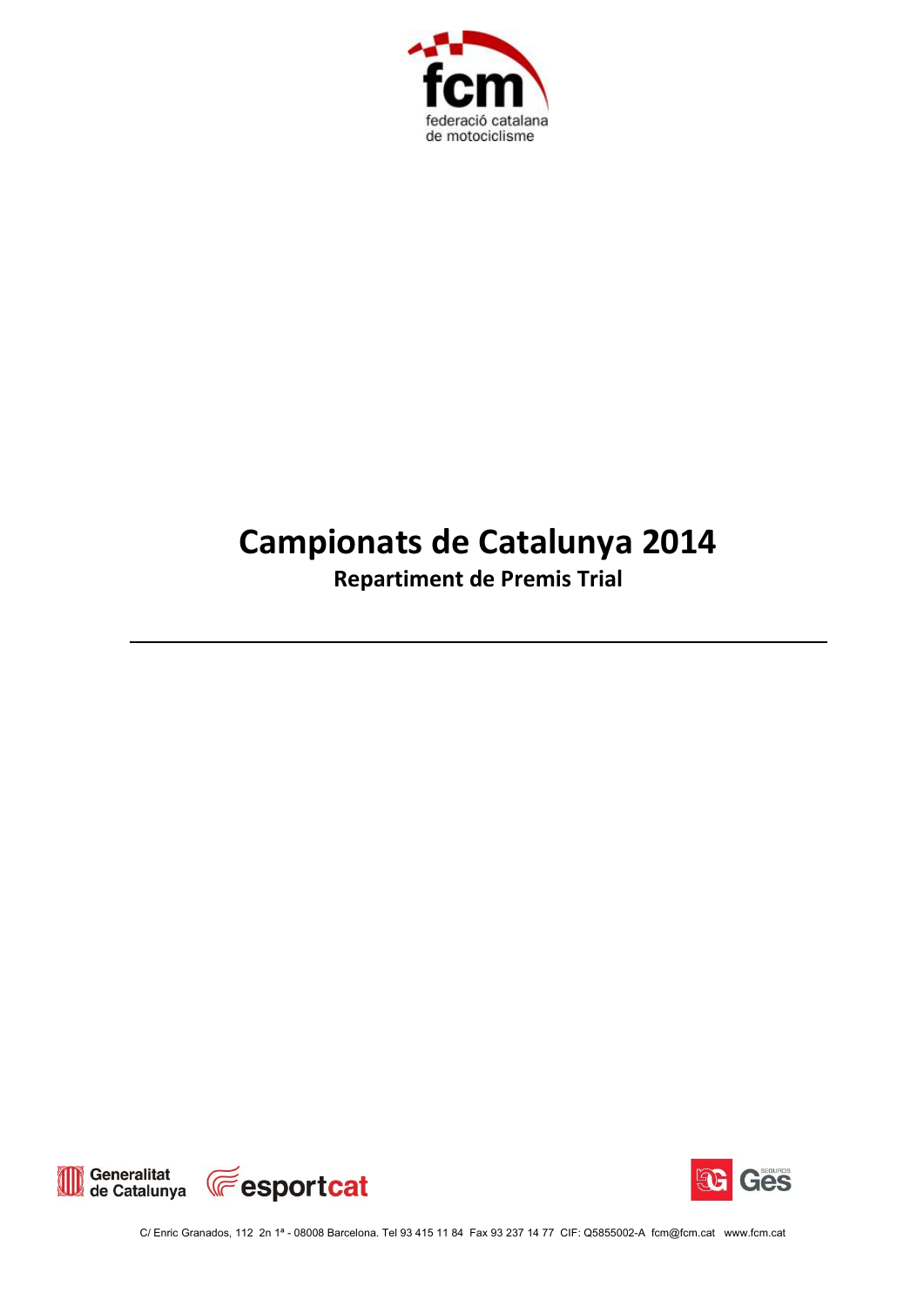

| CAMPIONAT DE CATALUNYA DE TRIAL OPEN 2014<br><b>CATEGORIA BASE</b> |                             |  |
|--------------------------------------------------------------------|-----------------------------|--|
| <b>CAMPIÓ</b>                                                      | DANIEL MERINO MARTIN        |  |
| <b>SOTS CAMPIÓ</b>                                                 | ALBERT LOPEZ SANCHO         |  |
| 3er. CLASSIFICAT                                                   | <b>MARTA BARROCAL BELIS</b> |  |
| <b>CLUB CAMPIÓ</b>                                                 | MOTOCAT                     |  |

| CAMPIONAT DE CATALUNYA DE TRIAL OPEN 2014<br><b>CATEGORIA BASE +35</b> |                              |  |
|------------------------------------------------------------------------|------------------------------|--|
| CAMPIÓ                                                                 | FERNANDO CABRE DIEZ          |  |
| <b>SOTS CAMPIÓ</b>                                                     | <b>ERIC ZOBEL BALMES</b>     |  |
| 3er. CLASSIFICAT                                                       | <b>MARCO ALVAREZ FISCHER</b> |  |
| <b>CLUB CAMPIÓ</b>                                                     | <b>MOTOCAT</b>               |  |

| <b>CAMPIONAT DE CATALUNYA DE TRIAL OPEN 2014</b><br><b>CATEGORIA BASE 125</b> |                            |  |
|-------------------------------------------------------------------------------|----------------------------|--|
| <b>CAMPIÓ</b>                                                                 | <b>ALEX CANALES MARTOS</b> |  |
| <b>SOTS CAMPIÓ</b>                                                            | ORIOL GIRO MESTRE          |  |
| 3er. CLASSIFICAT                                                              | <b>PAU MENOYO BUSQUETS</b> |  |
| CLUB CAMPIÓ                                                                   | <b>MOTO CLUB ABADESSES</b> |  |

| <b>CAMPIONAT DE CATALUNYA DE TRIAL OPEN 2014</b><br><b>CATEGORIA MASTER</b> |                            |  |
|-----------------------------------------------------------------------------|----------------------------|--|
| <b>CAMPIÓ</b>                                                               | ARNAU FARRE GARCIA         |  |
| <b>SOTS CAMPIÓ</b>                                                          | MIQUEL GELABERT ROURA      |  |
| 3er. CLASSIFICAT                                                            | <b>MARC RIBA LAZARO</b>    |  |
| <b>CLUB CAMPIÓ</b>                                                          | <b>MOTO CLUB ABADESSES</b> |  |

| <b>CAMPIONAT DE CATALUNYA DE TRIAL OPEN 2014</b><br><b>CATEGORIA MASTER 125</b> |                          |
|---------------------------------------------------------------------------------|--------------------------|
| <b>CAMPIO</b>                                                                   | I ANIOL GELABERT ROURA   |
| <b>CLUB CAMPIO</b>                                                              | <b>MOTO CLUB LLEMENA</b> |

| <b>CAMPIONAT DE CATALUNYA DE TRIAL OPEN 2014</b><br>CATEGORIA MASTER +35 |                            |
|--------------------------------------------------------------------------|----------------------------|
| <b>CAMPIO</b>                                                            | <b>IVAN NAHARRO SUAREZ</b> |
| <b>CLUB CAMPIO</b>                                                       | MOTO CLUB CENT PEUS        |

| CAMPIONAT DE CATALUNYA DE TRIAL OPEN 2014<br><b>CATEGORIA OPEN</b> |                           |
|--------------------------------------------------------------------|---------------------------|
| <b>CAMPIO</b>                                                      | <b>RAUL SACRISTAN MOR</b> |
| <b>SOTS CAMPIÓ</b>                                                 | MARC CABRE SOLE           |
| 3er. CLASSIFICAT                                                   | ORIOL PLANA SURIÑACH      |
| CLUB CAMPIÓ                                                        | MOTOCAT                   |



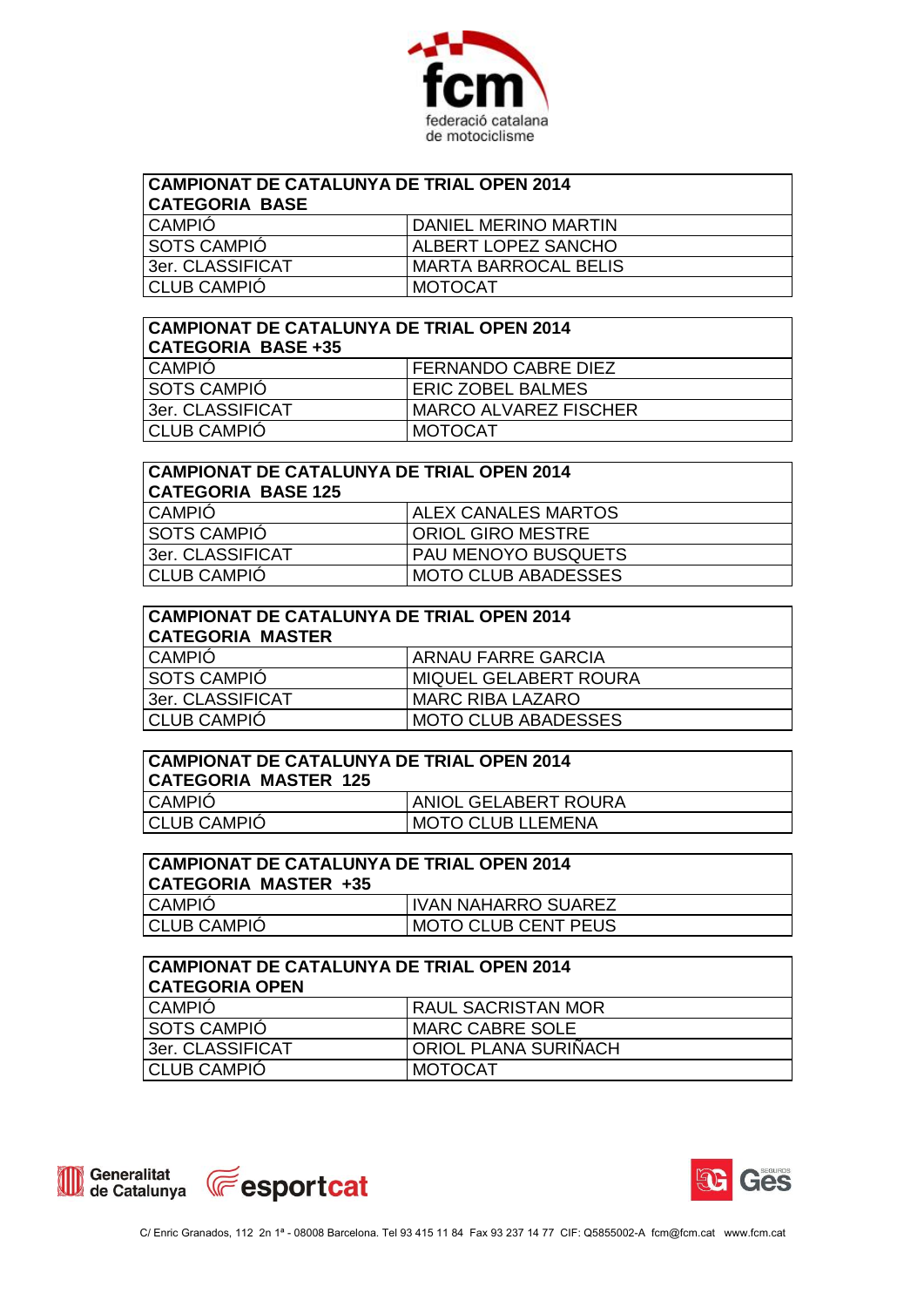

| CAMPIONAT DE CATALUNYA DE TRIAL OPEN 2014<br>  CATEGORIA OPEN + 35 |                               |  |
|--------------------------------------------------------------------|-------------------------------|--|
| <b>CAMPIO</b>                                                      | EDUARD BOSCH RIERA            |  |
| <b>SOTS CAMPIÓ</b>                                                 | JORDI FREIXENET RAURELL       |  |
| 3er. CLASSIFICAT                                                   | <b>JOSEP DACHS FERNANDEZ</b>  |  |
| <b>CLUB CAMPIÓ</b>                                                 | <b>CLUB POCKET BIKE OSONA</b> |  |

| CAMPIONAT DE CATALUNYA DE TRIAL OPEN 2014<br><b>CATEGORIA OPEN + 50</b> |                              |  |
|-------------------------------------------------------------------------|------------------------------|--|
| <b>CAMPIÓ</b>                                                           | RAMON PLANA VILAMAÑA         |  |
| <b>SOTS CAMPIÓ</b>                                                      | <b>RAMON CAELLAS VIVES</b>   |  |
| 3er. CLASSIFICAT                                                        | <b>EDUARD GIL BRUGALLA</b>   |  |
| <b>CLUB CAMPIÓ</b>                                                      | <b>MOTO CLUB VALL DE GES</b> |  |

| <b>CAMPIONAT DE CATALUNYA DE TRIAL OPEN 2014</b><br><b>CATEGORIA OPEN 125</b> |                            |  |
|-------------------------------------------------------------------------------|----------------------------|--|
| <b>CAMPIÓ</b>                                                                 | <b>GIL VILA GIL</b>        |  |
| <b>SOTS CAMPIÓ</b>                                                            | <b>LLUC MIQUEL SAENZ</b>   |  |
| 3er. CLASSIFICAT                                                              | <b>PAU MARTINEZ SUAREZ</b> |  |
| <b>CLUB CAMPIÓ</b>                                                            | <b>ESCUDERIA OSONA</b>     |  |

| CAMPIONAT DE CATALUNYA DE TRIAL OPEN 2014<br><b>CATEGORIA OPEN FEMINES</b> |                                  |  |
|----------------------------------------------------------------------------|----------------------------------|--|
| <b>CAMPIONA</b>                                                            | MIREIA LOZANO MORGADES           |  |
| <b>SOTS CAMPIONA</b>                                                       | PAULA CASTELLS LOPEZ             |  |
| l 3era. CLASSIFICADA                                                       | ALBA LARA ROSE                   |  |
| <b>CLUB CAMPIÓ</b>                                                         | <b>MOTO CLUB PIERA SCAN TEAM</b> |  |

| <b>CAMPIONAT DE CATALUNYA DE TRIAL OPEN 2014</b><br><b>CATEGORIA PROMO</b> |                              |  |
|----------------------------------------------------------------------------|------------------------------|--|
| <b>CAMPIÓ</b>                                                              | <b>SERGI FARRES SORROCHE</b> |  |
| <b>SOTS CAMPIÓ</b>                                                         | ADRIA MANSERGAS CORONA       |  |
| 3er. CLASSIFICAT                                                           | <b>MARC COTS BARRABES</b>    |  |
| <b>CLUB CAMPIÓ</b>                                                         | <b>MOTO CLUB ABADESSES</b>   |  |

| <b>CAMPIONAT DE CATALUNYA DE TRIAL OPEN 2014</b><br><b>CATEGORIA PROMO + 35</b> |                                 |  |
|---------------------------------------------------------------------------------|---------------------------------|--|
| I CAMPIO                                                                        | <b>JOAN MIQUEL LLORACH</b>      |  |
| <b>SOTS CAMPIÓ</b>                                                              | DAVID POVEDA MARTINEZ           |  |
| 3er. CLASSIFICAT                                                                | <b>SALVADOR VILELLA VILALTA</b> |  |
| <b>CLUB CAMPIÓ</b>                                                              | <b>MOTO CLUB MONTBUI</b>        |  |

| <b>CAMPIONAT DE CATALUNYA DE TRIAL OPEN 2014</b><br><b>CATEGORIA PROMO + 50</b> |                                      |
|---------------------------------------------------------------------------------|--------------------------------------|
| <b>CAMPIO</b>                                                                   | <b>ANTONI RAMONET MARTINEZ</b>       |
| SOTS CAMPIO                                                                     | <b>JOAN BERENGUER MARTINEZ</b>       |
| <b>CLUB CAMPIO</b>                                                              | CLUB MOTOCICLISME MOLLET- ESC. ISERN |





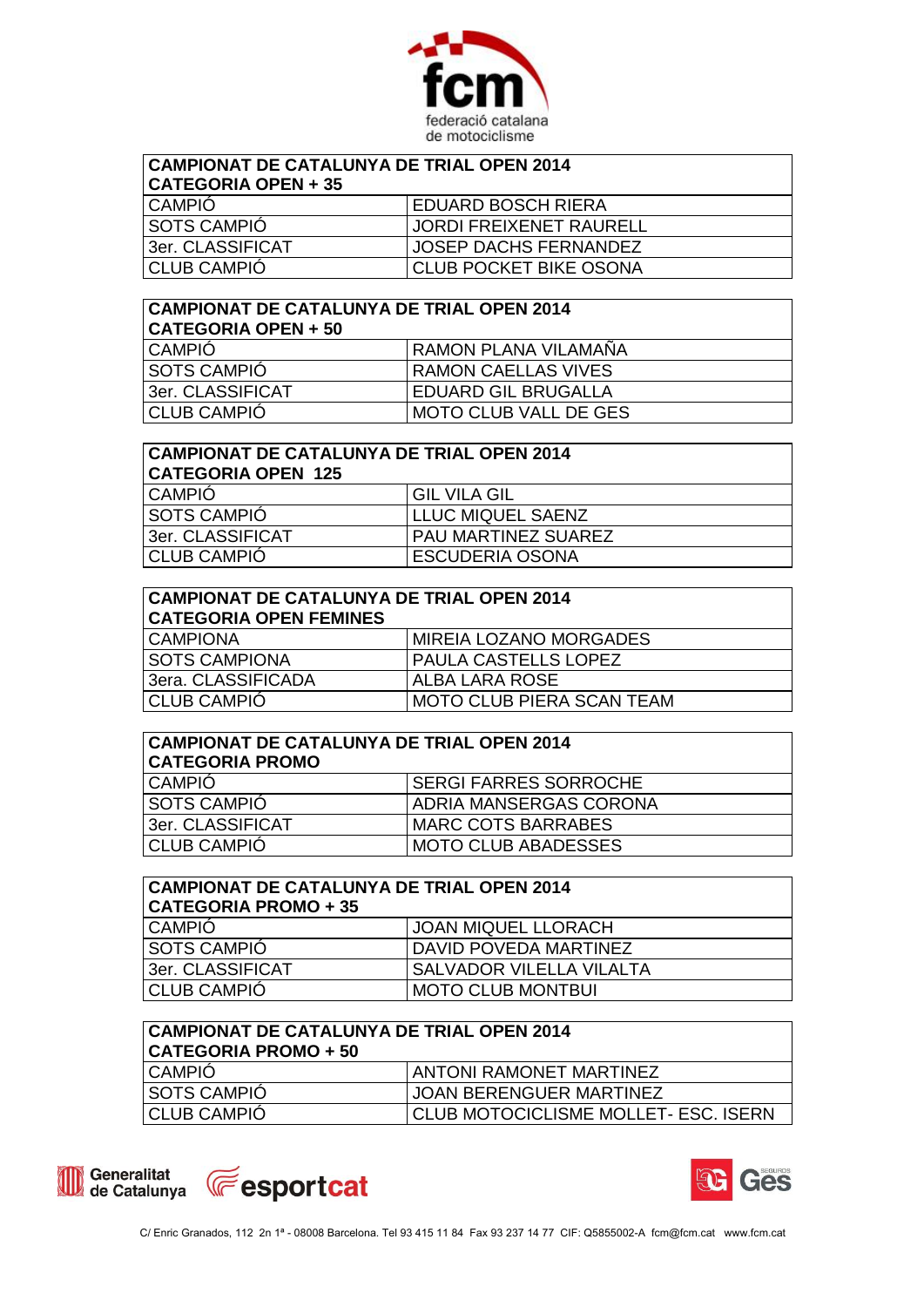

| <b>CAMPIONAT DE CATALUNYA DE TRIAL OPEN 2014</b><br>  CATEGORIA PROMO 125 |                                  |  |
|---------------------------------------------------------------------------|----------------------------------|--|
| <b>CAMPIÓ</b>                                                             | <b>SERGIO RIBAU LOPEZ</b>        |  |
| <b>SOTS CAMPIÓ</b>                                                        | <b>IVAN ORTIZ LLABERIA</b>       |  |
| 3er. CLASSIFICAT                                                          | <b>ERIC MIQUEL PEREZ</b>         |  |
| <b>CLUB CAMPIÓ</b>                                                        | <b>MOTO CLUB PIERA SCAN TEAM</b> |  |

| CAMPIONAT DE CATALUNYA DE TRIAL OPEN 2014<br><b>CATEGORIA PROMO FEMINES</b> |                            |  |
|-----------------------------------------------------------------------------|----------------------------|--|
| <b>CAMPIONA</b>                                                             | MARIA GIRO MESTRE          |  |
| <b>SOTS CAMPIONA</b>                                                        | BERTA ABELLAN MARSIÑACH    |  |
| l 3era. CLASSIFICADA                                                        | <b>NEUS MURCIA SADURNI</b> |  |
| <b>CLUB CAMPIÓ</b>                                                          | <b>MOTO CLUB SITGES</b>    |  |

| <b>COPA CATALANA DE TRIAL PER NENS 2014</b><br><b>CATEGORIA INICIACIÓ</b> |                           |  |
|---------------------------------------------------------------------------|---------------------------|--|
| <b>CAMPIÓ</b><br><b>MANEL JANE CASTELLA</b>                               |                           |  |
| <b>SOTS CAMPIÓ</b>                                                        | <b>CLARA CASAS SOLA</b>   |  |
| 3er. CLASSIFICAT                                                          | <b>JORDI MILA SORIANO</b> |  |
| <b>CLUB CAMPIÓ</b>                                                        | PENYA MOTORISTA BARCELONA |  |

| <b>COPA CATALANA DE TRIAL PER NENS 2014</b> |  |
|---------------------------------------------|--|
|                                             |  |

| <b>CATEGORIA ALEVI</b> |                          |
|------------------------|--------------------------|
| <b>CAMPIO</b>          | I RAMON GODINO GOMEZ     |
| <b>SOTS CAMPIO</b>     | ALEX MEDINA GALLIFA      |
| 3er. CLASSIFICAT       | I XAVIER GARCIA PIFERRER |
| <b>CLUB CAMPIO</b>     | MOTO CLUB MATARO         |
|                        |                          |

| <b>COPA CATALANA DE TRIAL PER NENS 2014</b><br><b>CATEGORIA ALEVI+8</b> |                              |  |
|-------------------------------------------------------------------------|------------------------------|--|
| <b>CAMPIÓ</b>                                                           | MAX ROQUET MONTAÑA           |  |
| SOTS CAMPIÓ                                                             | <b>PAU DINARES VERDAGUER</b> |  |
| 3er. CLASSIFICAT                                                        | <b>PAU TEIXIDO CABELLO</b>   |  |
| <b>CLUB CAMPIÓ</b>                                                      | <b>MOTO CLUB TONA</b>        |  |

| COPA CATALANA DE TRIAL PER NENS 2014<br><b>CATEGORIA FÈMINES</b> |                                  |  |
|------------------------------------------------------------------|----------------------------------|--|
| <b>CAMPIONA</b>                                                  | CLARA CASAS SOLA                 |  |
| <b>SOTS CAMPIONA</b>                                             | CARLA JANE CASTELLA              |  |
| 3a. CLASSIFICADA                                                 | ANDREA SAEZ DEL BURGO FERNANDEZ  |  |
| <b>CLUB CAMPIÓ</b>                                               | <b>PENYA MOTORISTA BARCELONA</b> |  |

| <b>COPA CATALANA DE TRIAL PER NENS 2014</b><br><b>CATEGORIA BASE</b> |                            |
|----------------------------------------------------------------------|----------------------------|
| <b>CAMPIÓ</b>                                                        | <b>ALEX CANALES MARTOS</b> |
| <b>SOTS CAMPIÓ</b>                                                   | CARLOS PALMA PRADES        |
| 3er. CLASSIFICAT                                                     | NIL BENITEZ GARCIA         |
| CLUB CAMPIÓ                                                          | <b>MOTO CLUB MATARO</b>    |